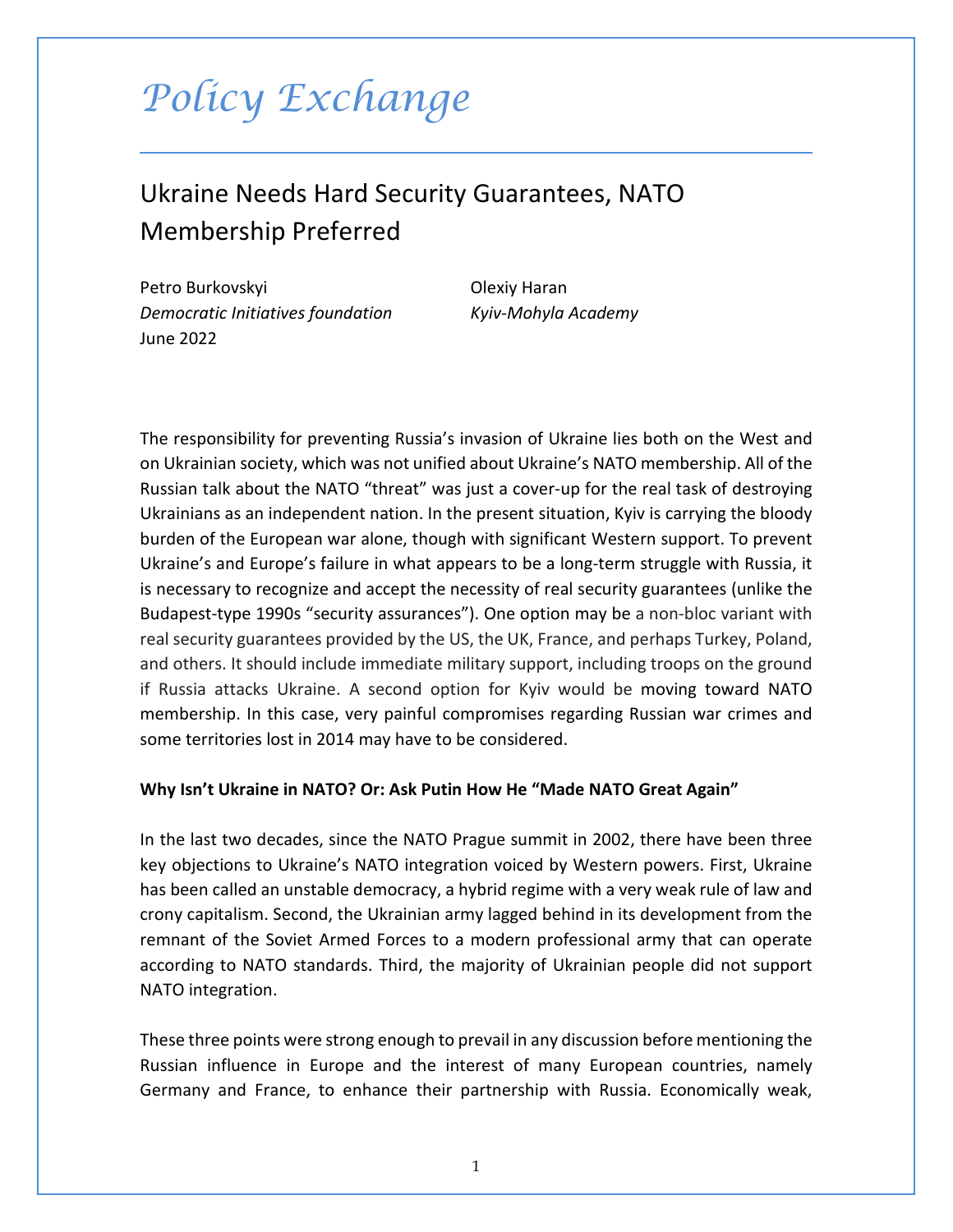undemocratic with inefficient security institutions, and socially divided Ukraine suited President Vladimir Putin's plans of reconstruction of the Russian spheres of influence. Therefore, Russian authorities were at pains to keep Ukraine within this track of development and constantly intervened in domestic Ukrainian politics.

However, Russian efforts backfired as early as 2004, when Ukrainians revolted against falsifications of the results of elections in favor of the pro-Russian candidate. Then, in 2014, Ukrainians defeated an attempt at an authoritarian coup and repelled the Russianmasked military aggression in the east. Over the next five years, Ukraine has made significant progress in opening its economy, reducing oligarchic influence, and conducting defense and security reforms. Thus, we argue that Putin's aggressiveness was a critical catalyst for the changes that brought Ukraine closer to fulfilling NATO accession criteria.

Moreover, according to two decades of sociological monitoring of public opinion regarding NATO conducted by the Democratic Initiatives Foundation, we can argue that it was Putin and his policies that pushed Ukrainians to embrace NATO membership as the best security option for the country. If in 2012, only 13 percent backed NATO membership, in September 2014, this number increased to 44 percent, and in December 2021, support for integration with NATO hit a majority of 53 percent (see **Figure 1**). Only 15 percent of Ukrainians were ready to turn down NATO membership in [exchange](https://dif.org.ua/en/article/no-to-russias-aggression-the-public-opinion-of-ukrainians-in-february-2022) for a peace agreement in the Donbas. The beginning of the full-scale Russian invasion on February 24th, 2022, only cemented this opinion, which was also shown by an opinion [poll](https://ratinggroup.ua/research/ukraine/obschenacionalnyy_opros_ukraina_v_usloviyah_voyny_1_marta_2022.html) in March 2022 conducted by the Rating sociological firm.

It must be admitted that it is not a unique Ukrainian phenomenon. Putin's policy toward Europe has made NATO an attractive alliance even to countries that sought cooperation with Russia. Ultimately, NATO's existence critically reduces Russian ability to spread and strengthen its influence in Europe. The most illustrative are the examples of Germany and Hungary. Both countries value their close economic and energy cooperation with Russia. At the same time, they are protected from Russian assertiveness by Article 5 of the mutual defense treaty. Berlin and Budapest depend on supplies of Russian oil and natural gas, but Russia cannot weaponize this dependency in combination with direct military pressure.

Another case study is a situation in the Baltic states. Putin openly threatens to use force to protect "Russian-speaking people" in neighboring countries. However, since 2002 Estonia, Latvia, and Lithuania have been out of reach of such threats. After the occupation of Crimea, they made much effort to persuade other NATO members that Russian attempts to grow and use a "fifth column" among Russian speakers constitute a serious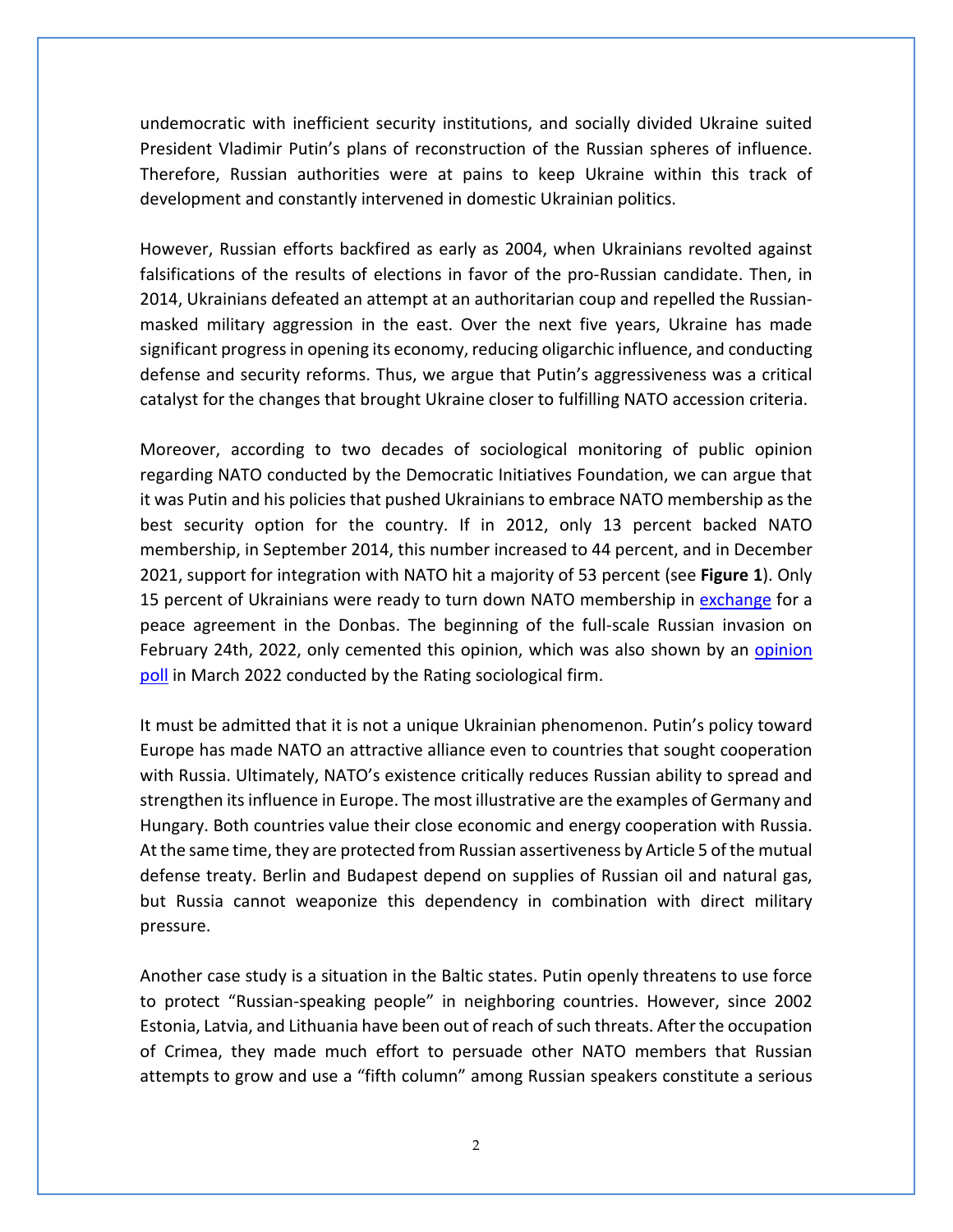security risk that must be mitigated by the increased and permanent presence of NATO troops on the ground.

Finally, after the invasion of Ukraine, Finland and Sweden recognized that only formidable military superiority could prevent and mitigate aggressive Russian plans against its nonaligned neighbors, regardless of the previous history of relations, economic ties, and official statements of the Russian government. Therefore, they will join NATO prudently, calculating that evident risk of confrontation, connected to participation in the collective defense alliance, is much better than carrying alone a strategic uncertainty about the future Russian actions.

### **NATO's Choice Toward Russia: Rewarding & Containing or Repelling & Isolating**

Ukrainian President Volodymyr Zelenskyy made a good point when he invited former German Chancellor Angela Merkel and French ex-President Nicolas Sarkozy to Bucha to see the consequences of their decisions made during the Bucharest NATO Summit in 2008. Hundreds of killed and tortured Ukrainians, victims of the Russian war criminals, are the last testimony of the gross strategic failure of the decades of Western policies toward Russia under Putin's rule. Although, we must admit that previous victims of explosions in Moscow and Volhodonsk, civilian casualties in Grozny, Beslan, and Aleppo, and war crimes in Georgia and Ukrainian Donbas were also strong signals the West decided to ignore.

The question is now whether the security mechanisms are enough to protect both Europe and Ukraine from a dictator who is not shy to use threats of genocide, war crimes, and nuclear blackmail to achieve his goals. There is a barely hidden temptation to make Ukraine capable of reducing the Russian menace in a protracted war. The evident weakness of such an effort is that Putin is well aware of it too. He has enough capabilities to increase escalation beyond the Ukrainian borders. He has not refused his plans to force NATO to retreat to pre-1997 borders or face a "military-technical response," recklessly demonstrated by the Russian missile attacks against Ukrainian cities.

This leaves the collective West with a few (radical) options.

First is a path of deliberate de-escalation and diplomatic brinkmanship. At the end of the day, it means searching for a mixture of means to reward Putin for his aggression and contain his aggressive plans. This approach has many caveats that divide the Euro-Atlantic bloc.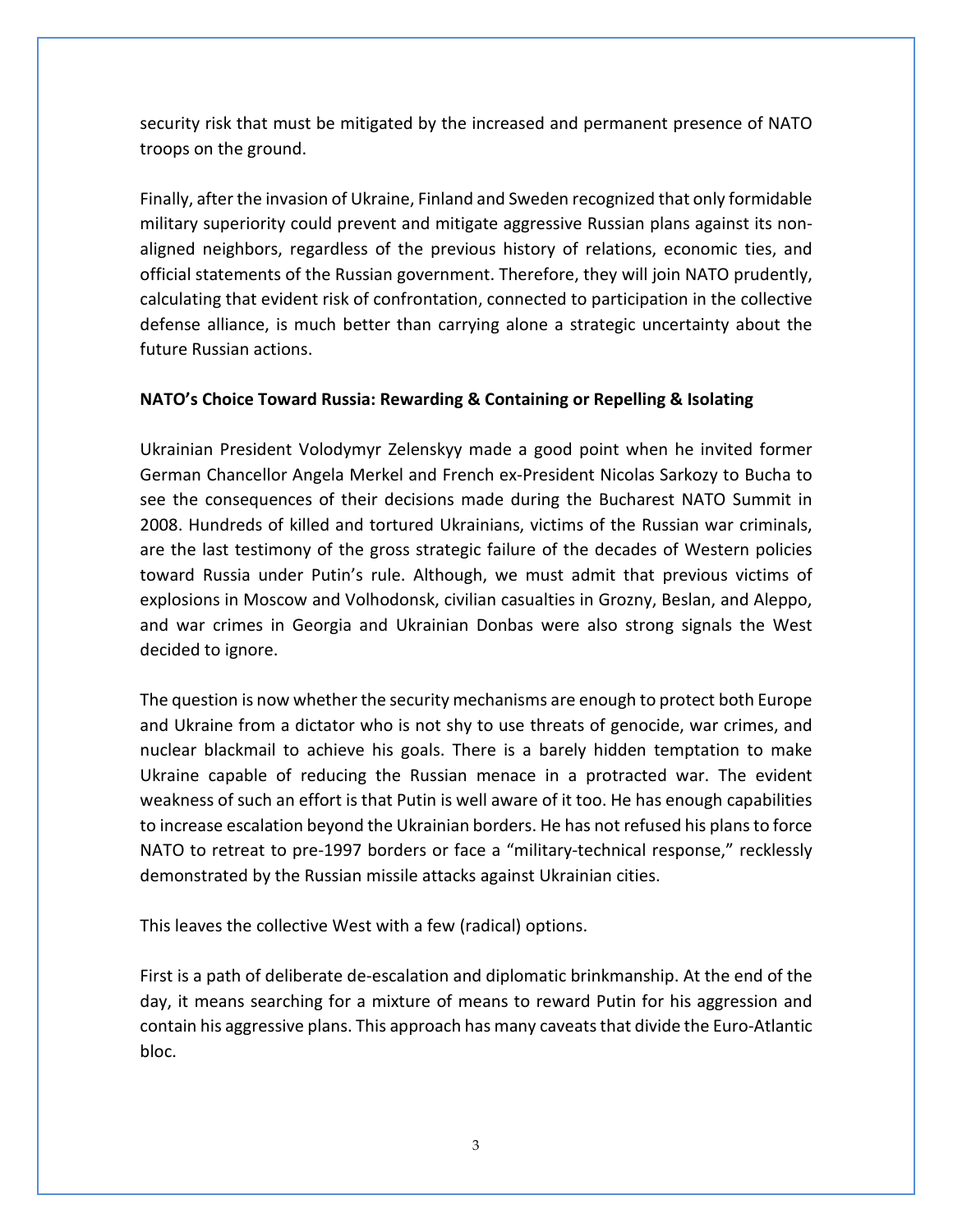Are oil and gas embargos a means of containment or escalation? Would accession of Sweden and Finland to NATO bring more stability or instability to the Baltic Sea region, where the seabed gas pipeline connects Russia to Germany? How should the EU respond to the war crimes, amounting to genocide, committed by Russia in Ukraine? What must be the limits and conditions to the supplies of heavy weapons to Ukraine? Should economic sanctions be extended indefinitely or depend on Russian behavior in the future? What kind of weapons and troops must be present in the NATO countries bordering Russia to guarantee their security and not be perceived by Russia as a provocation of war?

These are only some key questions that still have no clear political answers at all decisionmaking levels in most European capitals. This indecisiveness and ambiguity allow the Kremlin to continue all kinds of military actions in Ukraine and devastate Ukrainian cities and infrastructure. It will increase the cost of victory for Ukraine and its allies and reduce the opportunity for compromises because, at this point, they leave Ukraine weaker and more vulnerable to future Russian offensive than it was before the beginning of the invasion.

Even if Ukraine obtains stronger security guarantees from key NATO countries, it will take at least a decade to rebuild the damaged economy and restore normal life. Meanwhile, if energy embargos are not implemented, Russia will need only several years to re-arm itself, learn lessons from its current defeats, and adapt the domestic economy to a new all-out war against a weakened Ukraine. It means that the so-called "diplomatic solution" of the current war can only give Russian authorities more time to prepare another, more deadly assault against Ukraine, while nations dare not intervene.

Second, it is a way of making a forceful response to Russian aggression and, probably, a new edition of the "Iron Curtain" separating Russia from the rest of Europe. It means swift and total energy embargos and severe short-term economic costs for EU members coupled with growing defense expenditures.

Above all, it must include massive supplies of heavy assault weapons to Ukraine to facilitate the quick defeat of the Russian army, forcing it to retreat beyond the internationally recognized borders of Ukraine. We argue that only the moment when Ukrainian troops approach the administrative border of occupied Crimea will the Russian government make a choice in favor of substantive peace talks.

For Ukraine, this would be difficult because it would have to choose between the desired liberation of Crimea and a complete ceasefire. It will also mean that the punishment of Russian war criminals may be delayed indefinitely. Achieving and explaining this kind of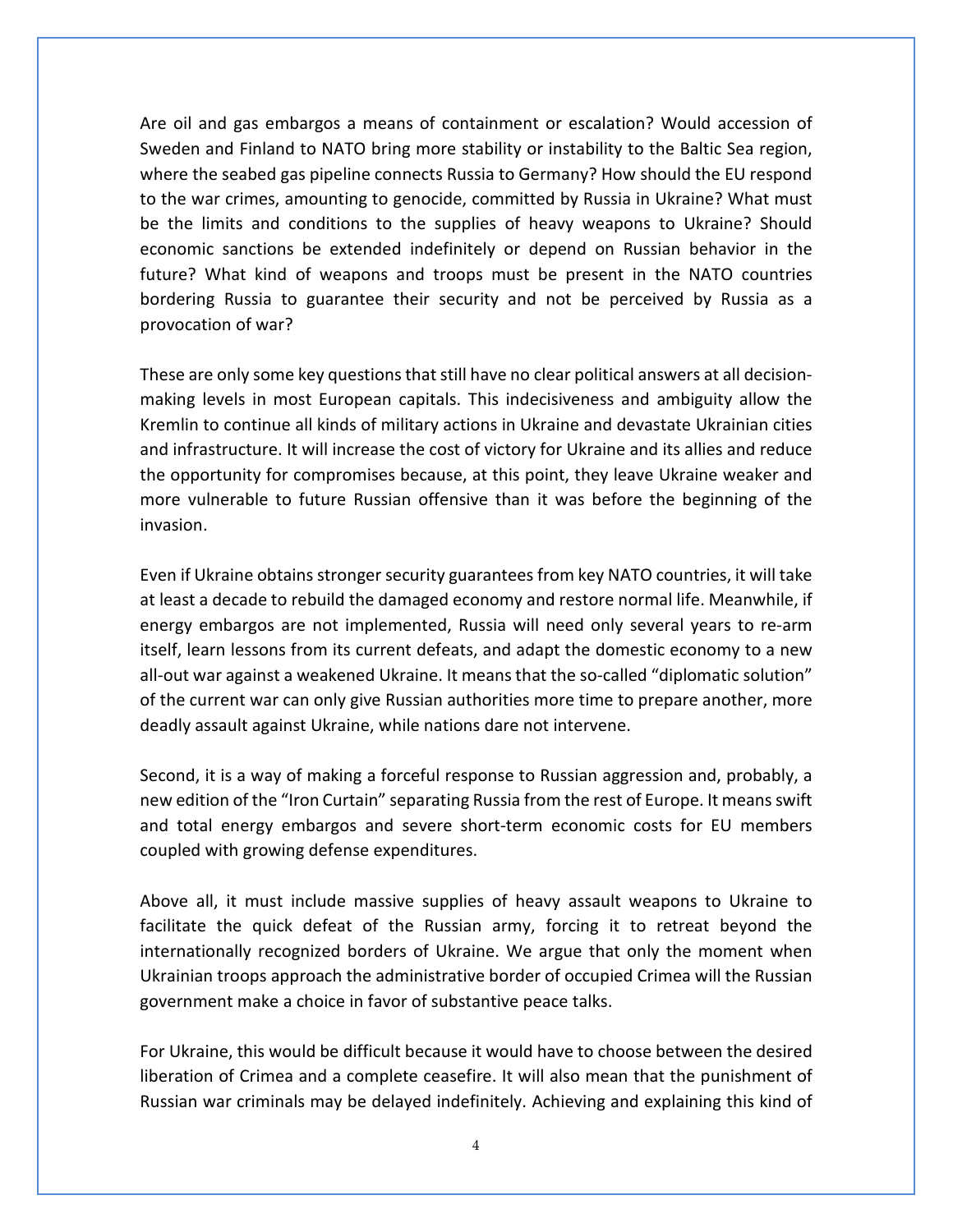compromise with the aggressor must be facilitated by strong guarantees that Ukraine shall not suffer from a future invasion.

The first option may be a non-bloc variant but with real security guarantees provided by the US, the UK, France, Turkey, Poland, etc., and should include immediate military support, including a no-fly zone and missile defense if Russia attacks Ukraine. However, it does not mean that Kyiv should refuse to move to NATO membership. This crucial condition can keep aggressive Russian plans at bay. As in the case of Finland and Sweden's highly likely quick accession to NATO at the Madrid summit, Ukraine must have the same possibility to join NATO to counterbalance Russian threats of another war in the future.

#### **Our Comments on Other Memos**

Regarding **Paul D'Anieri's** suggestion that "if Ukraine gains the ability to fight Russia without NATO's help, it might also be able to renew the war to regain lost territory over NATO's objections," we think that this could be true if Ukraine's goal were the restoration of the territorial integrity. Another explanation for such behavior of Ukraine is that territories like the Crimean peninsula or Kherson are crucial for freedom of navigation and sea trade routes for Ukraine's exports and imports. However, we argue that territories and seas are only theatres for projections of policy decisions made by sovereign governments. The Russian government clearly decided to put brutal force behind its decisions regarding its neighbors. In such a situation, no territorial gains of Ukraine can change the mindset of the Russian authorities and coerce them to respect principles of peaceful coexistence. Therefore, we argued in our piece that any temporary peace agreement with Putin's Russia would mean only delay of the new war.

**Mariya Omelicheva** puts emphasis on the security and military build-up of Ukraine. We argue that the hypothetical "Fortress Ukraine" must have an enormous economic foundation based on a strong capital market, efficient labor force, and modern technologies. Some kind of "Marshall Plan" for Ukraine can only be a kick-starter that prepares the ground for massive private and public investments. Will investors come if the country is viewed by rating agencies as being under credible threat of attack from a neighboring, resentful nuclear power? Will educated people stay in a country that faces more war in the medium term? We think that external and politically dependent aid cannot guarantee the resilience of Ukraine without the removal or significant decrease of the Russian threat.

**Maria Popova** and **Oxana Shevel** suggest that NATO membership for Ukraine must include "good-faith assurances to Russia" that Ukraine will not attack it in the future. This could be supported by NATO's self-restraint of giving Ukraine certain types of weapons,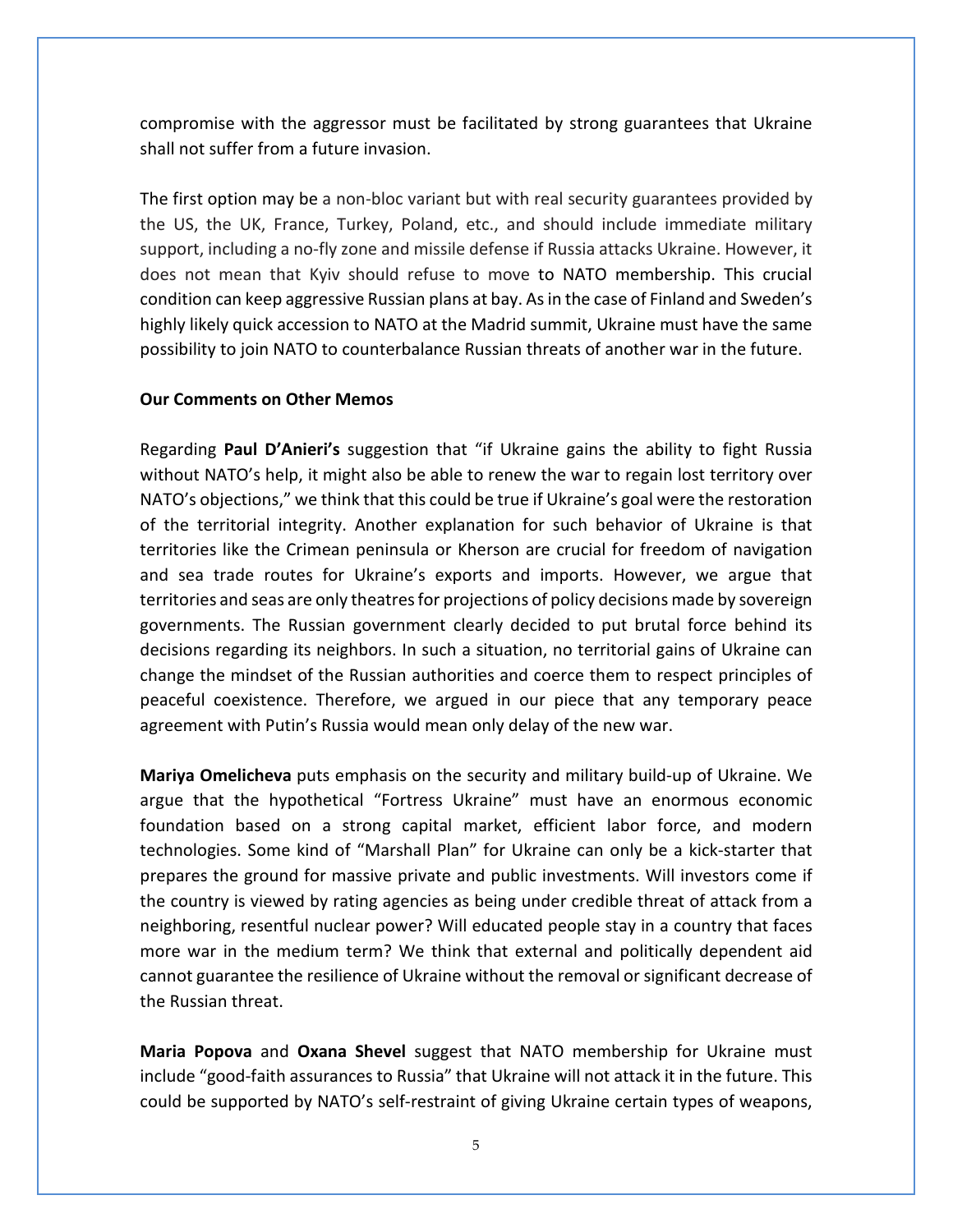limiting the presence of NATO troops, and providing Russia with observation status of joint Ukraine-NATO drills. However, it is hard to imagine that before 1991 same kind of concessions could have been given to the USSR in connection to West Germany's membership in NATO.

On the contrary, only the firmness of NATO regarding all territory of West Germany, including Western Berlin, contained USSR and guaranteed cold peace in Europe. Thus, Ukraine should have the potential to not only wage a defensive war, which can lead to huge economic and human losses, but also prevent Russia even from considering an attack on Ukraine.

Moreover, Ukraine, unlike West Germany, is not a former aggressor state whereby the scope of sovereignty and defense policy can be decided by major Western powers. It is hardly possible that such circumventing of NATO membership for Ukraine could be supported by other Central European nations that back Ukraine in the current war and abhor giving Russia any kind of veto over the internal affairs of the Alliance.

Thus, the key question of the papers written by **D'Anieri**, and **Omelicheva** (as well as our own) is whether a new war can be avoided by means of considering Russian interests as they are presented by the Putin regime? We think possibly, but not through territorial arrangements, defense and security reforms, or a future status of Ukraine as a NATO member. None of these conditions can force the nuclear authoritarian and aggressive Russia to retreat and give up attempts to subdue or destroy its neighbors.

#### **Conclusion**

We argue that the plausibility of negotiations and lasting peace in Europe can emerge only when Russia agrees to discuss the issue of war crimes and its responsibility for the invasion of Ukraine that started in 2014. This is a crucial indicator because it demonstrates Russian willingness to respect its multilateral and bilateral obligations toward Ukraine it voluntarily maintained until 2014. At the same time, we think that this will not happen in the observable future because Putin's regime substituted the value of the rule of law with the value of imperial might as a source of domestic and international order.